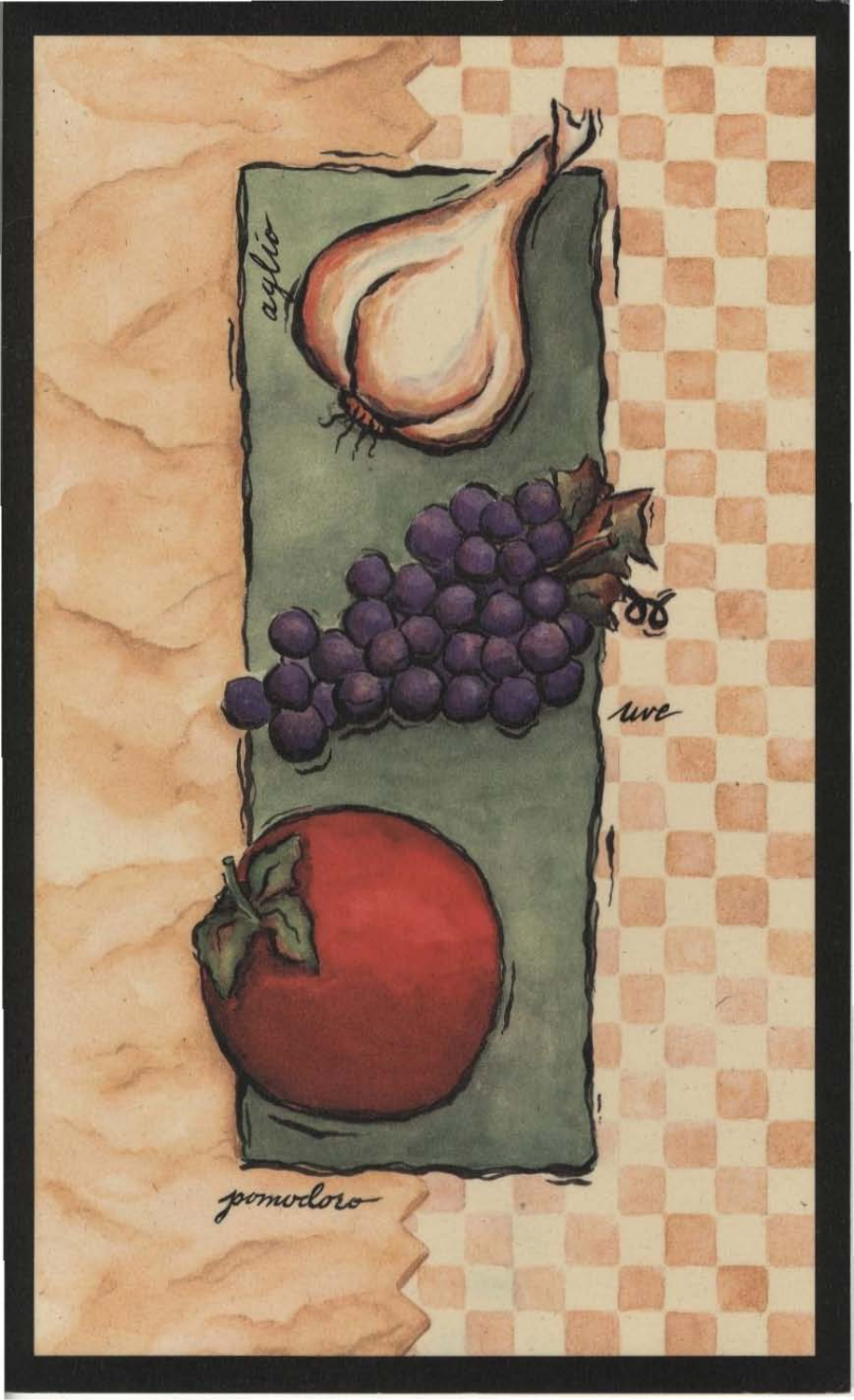# A LITTLE SOMETHING

TAKE THE EDGE OFF

Have Some Now, Have Some Later, Let Somebody Else Have a Bite, Don't Let Somebody Else Have a Bite, Whatever. Just Enjoy.



SAUSAGE, PEPPERS AND ONIONS 4.95 SHRIMP SCAMPI 5.95 **SCOTTIE'S CALAMARI 5.95** TONY'S STUFFED CLAMS 5.95 **MELON AND PROSCIUTTO 4.95 MUSSELS IN BROTH 4.95 MARY'S ROCK SHRIMP AND SPINACH 5.95 FRIED RAVIOLI 3.95** MUSHROOMS STUFFED WITH THEMSELVES 4.95



## SOUP AND SALAD..

MINESTRONE 1.95

**TO** 

**ESCAROLE SOUP 1.95** 

**BILL'S CAESAR SALAD 6.95** With Grilled Chicken and Vesuvio Potatoes

TRADITIONAL ANTIPASTO 4.95 CAESAR SALAD 3.95 **JIMMY AND JOEY'S SALAD 4.95** MOZZARELLA WITH TOMATO 3.95 MOZZARELLA WITH PROSCIUTTO AND TOMATO 5.95 PASTA PRIMAVERA WITH CHICKEN SALAD AND PESTO 7.95 TOMATOES, CUCUMBERS AND SWEET RED ONIONS 3.95

**SEAFOOD SALAD 8.95** 

 $Q$  **METHE**  $-$ 

BREAD... **LOUISE'S SAUSAGE AND PEPPER BREAD 3.95 JOE'S SPINACH BREAD 2.95 TOMATO BREAD 3.95** MELTED MOZZARELLA GARLIC BREAD WITH GORGONZOLA DIP 2.95



Discover the Ultimate Nosh-an Italian "Pu-Pu Platter". Three-Tiers of Purely "To Fantastic to Believe" Appetizers Piled so High Several Can Mooch from It or if You're Not Feeling Generous, Horde it For Yourself-Just be Prepared to Defend Your Feast.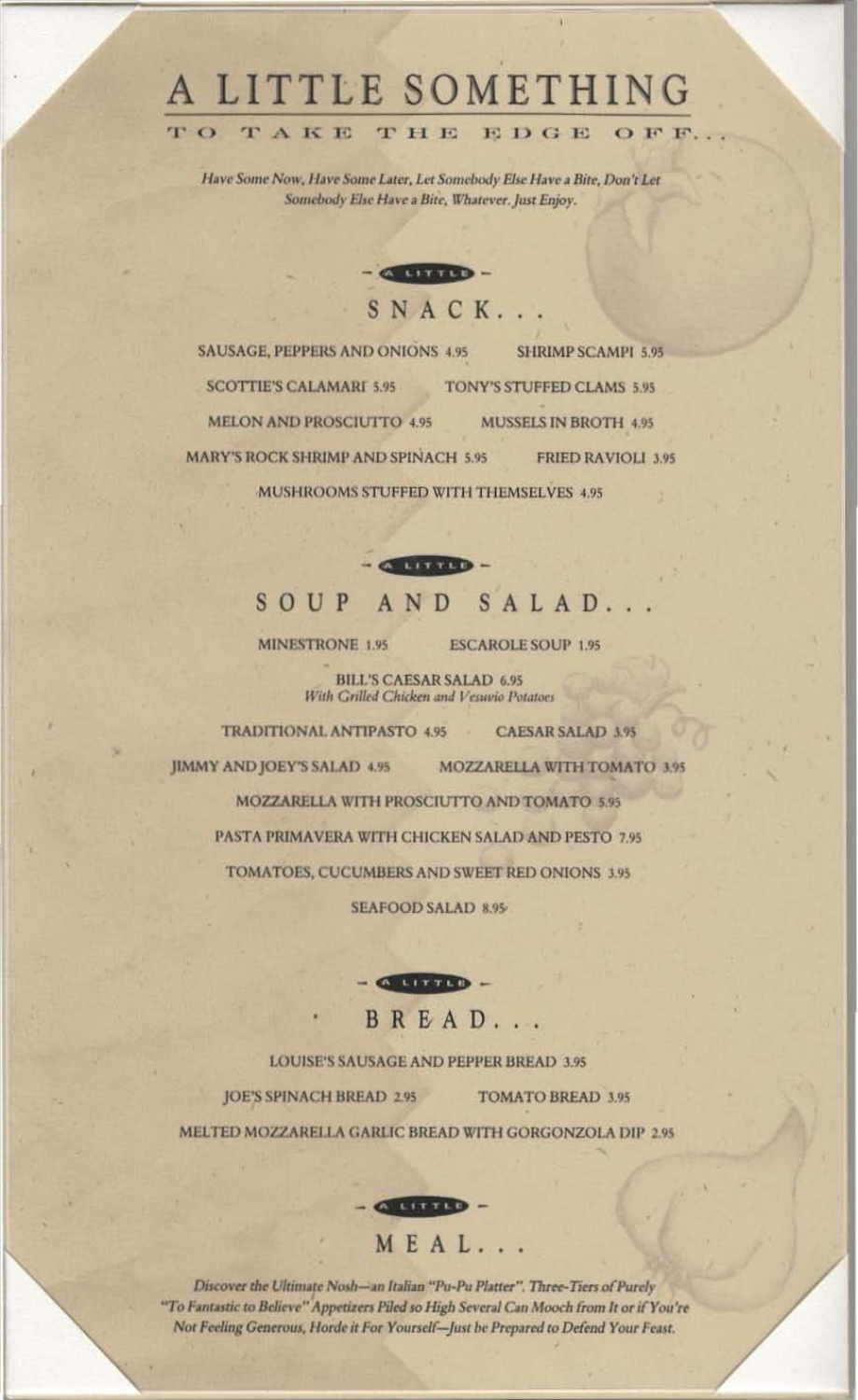

You Don't See What You Want, We'll Make it Anyway, So Calm Down.

#### SPAGHETTI

SPAGHETTI MARINARA 6.95 SPAGHETTI BOLOGNESE 8.95 SPAGHETTI WITH OLIVE OIL AND WALNUTS 8.95 CAPPELLINI PUTTANESCA 7.95 SPAGHETTI PUTTANESCA 7.95 **SPAGHETTI CARBONARA 8.95** 

#### LINGUINE

LINGUINE WITH WHITE CLAM SAUCE 9.95 JOEY'S LEMON LINGUINE 7.95 LINGUINE WITH OLIVE OIL, GARLIC AND HERBS 8.95 LINGUINE WITH RED CLAM SAUCE 9.95 **LINGUINE PUCCINI 7.95** 

FETTUCCINE

**MAUREEN'S TOMATO FETTUCCINE 6.95** FETTUCCINE ALFREDO 8.95 FETTUCCINE PRIMAVERA 7.95 **JIMMY'S SEAFOOD FETTUCCINE 10.95** WHOLE WHEAT FETTUCCINE WITH CHICKEN 9.95 SPINACH AND SHRIMP FETTUCCINE 10.95



Okay, This Is It. The Famous Creation it All Came From. The Culinary Cornerstone of the Milano Family. The First Lasagna Ever Eaten by the City of Chicago. . . and Still the Undisputed Best. Sixteen Layers of the Most Traditional of Traditional Lasagne. Layers of Homemade Pasta, Sauce, Meat, Cheese and God. No, That is Not Sacriligious. . . It's This Lasagna. If You Haven't Eaten It, You Have Never Eaten Lasagna, Don't Even Open Your Mouth to Argue. Only to Eat. 11.95

RAVIOL  $R_{d}$ O<sub>R</sub> ELLINI  $\mathbf{r}$ CHEESE RAVIOLI 7.95 MEAT RAVIOLI 8.95 **MUSHROOM RAVIOLI 8.95** RAVIOLI FLORENTINE 7.95 SPINACH TORTELLINI 7.95 LOBSTER RAVIOLI 12.95

> BAKED A<sub>S</sub> S

MOSTACCIOLI 7.95 **STUFFED SHELLS 8.95** MANICOTTI 8.95 -**CANNELLONI 8.95 FOUR CHEESE RIGATONI 7.95** 

> GNOCCHI You Tell Us What Kind of Sauce You've Been Dreaming of...

### **RISOTTO CELEBRATE BELOWS**

Ask Your Server VERY POLITELY to Tiptoe Back to the Kitchen and Delicately Inquire of the Chef as to What Might Have Tickled His Fancy in the Way of a Risotto Today (Shhhh...)